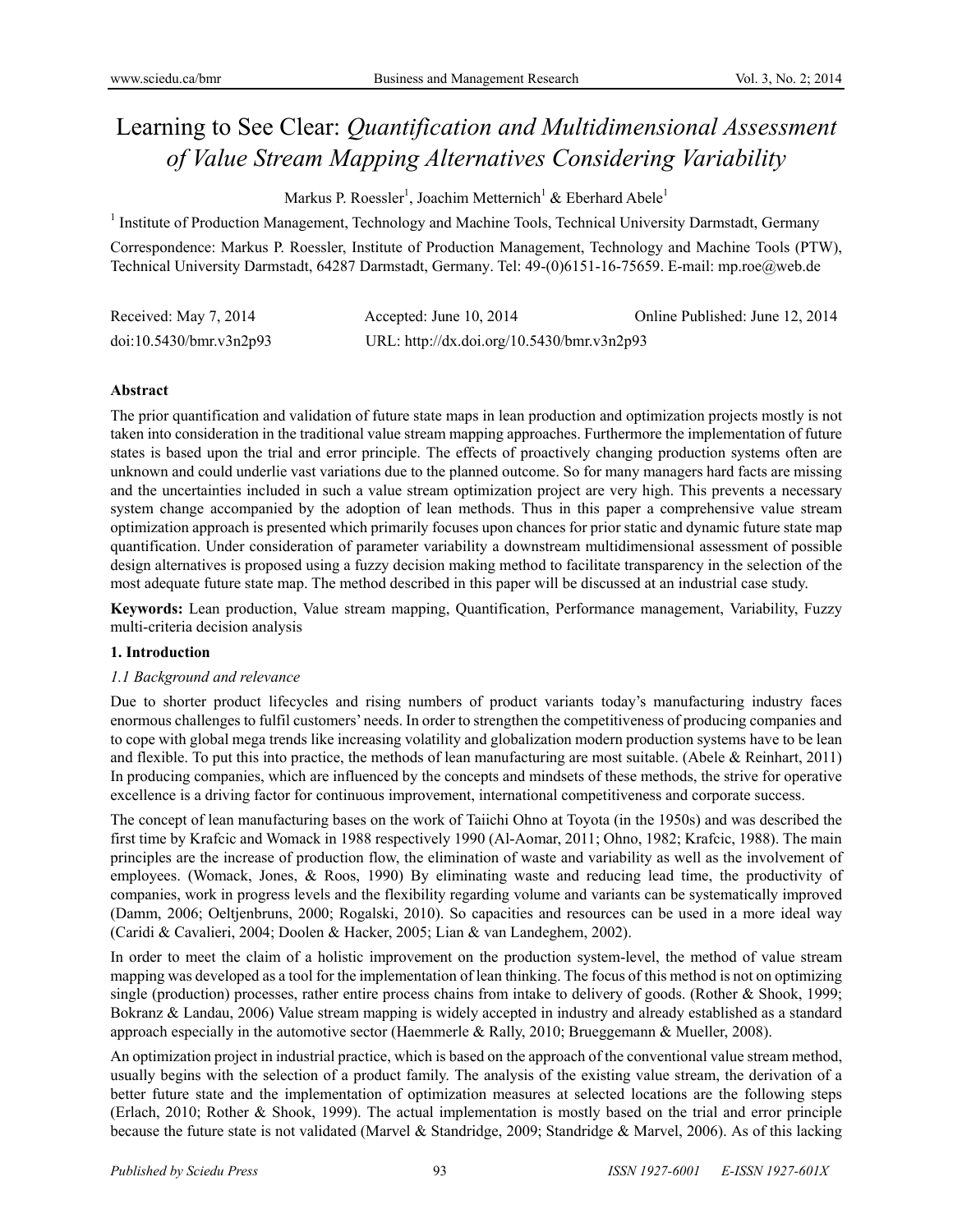validation / prior quantification of developed target states and the associated absence of hard facts through key performance indicators (KPIs), many managers shy away from lean projects at all (Detty & Yingling, 2000; Abdulmalek & Rajgopal, 2007). Moreover, in practice, rarely alternative system designs are derived, but only a single future state pursued (Wolff, 2013). Likewise a value stream map derived out of a volatile production system does not include the variability of internal factors like cycle times, technical availability, setup or idle times as well as variability of external factors like fluctuations in demand. This paper is to show, how the restrictions mentioned here can be solved pursuing an enhanced procedure model for value stream optimization.

# *1.2 State of the art value stream optimization*

This chapter gives an overview about existing procedure models for value stream optimization to discuss the necessity for the development of an enhanced approach.

As stated above, the first procedure model for value stream optimization was developed by Rother and Shook (1999). At first it aims to assess the product family with the highest potential, then to analyze and map the real production processes and to derive and implement a more suitable future state. The model is directed on the immediate implementation of one future state and to continuously improve that in small steps (Rother & Shook, 1999; McDonald, van Aken, & Rentes, 2002). A future state validation, the development of multiple future states or the inclusion of volatile data are not suggested, see figure 1.



Figure 1. The first value stream optimization approach by Rother and Shook (1999)

Based on Rother and Shook's approach the model developed by Feld (2001) is enhanced mainly by the accompanying element of continuous training of the employees. The identification of a relevant product family is included in the phase of lean assessment as well as the identification of potential areas of opportunity and leverage points. A deeper analysis of these leverages is proposed in the next phase, the current state map, where a qualitative future state design results after considering lean principles. (Feld, 2001) The described changes are not specifically modeled and evaluated before implementation (Marvel & Standridge, 2009), also multiple designs or variable data are not considered in the analysis or design phase, see figure 2.



Figure 2. The lean manufacturing road map by Feld (2001)

Hobbs (2004) suggests a circular representation of an operative optimization approach, where the mindset of continuous improvement is underlain. The procedure model has not a project-character as the other approaches but is revolving. A phase for validation or quantification is not included in the model, also it is not shown how the process of factory modeling is actually performed. The handling of variability as well as the development of multiple possible future states is not included, see figure 3.



Figure 3. The disciplined approach to lean manufacturing by Hobbs (2004),

visualization cf. (Marvel & Standridge, 2009)

A different procedure model is proposed by Cai and You (2008) for the application especially in design projects for supply chains and the associated project management. It is not an approach for material flow processes, but only for administrative processes. After a value stream analysis a waste elimination process is proposed, which should lead to an optimized value stream. Afterwards this model is transformed into a design structure matrix and an optimized future state will result. The authors are not stating, how the value stream models are visualized in practice, how the data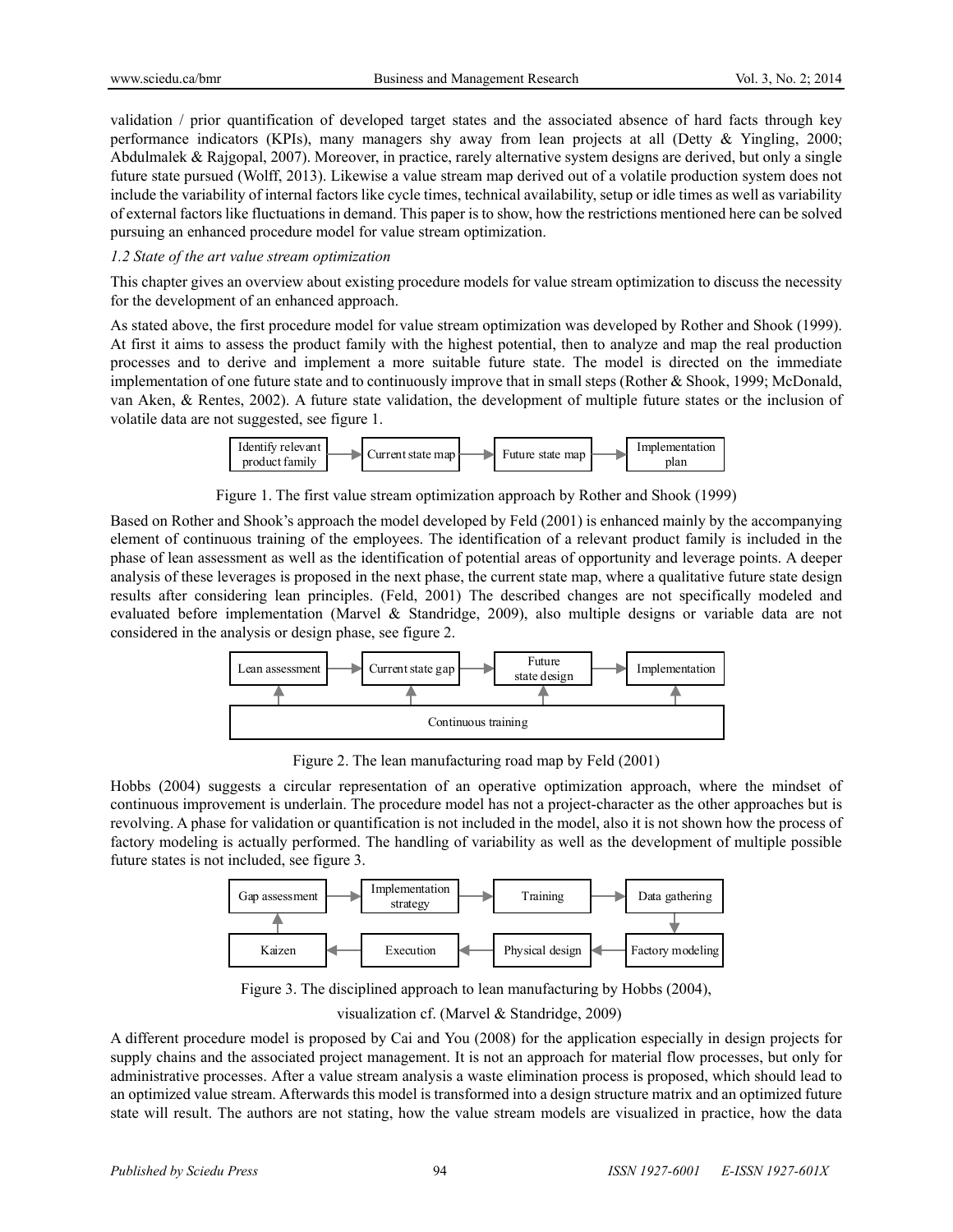structure has to be arranged and give only a very qualitative implementation recommendation. A prior validation of the expected outcome does not take place, but multiple possible system alternatives are considered, see figure 4.



Figure 4. The value stream analysis process by Cai and You (2008)

Marvel and Standridge (2009) developed a simulation-enhanced approach to lean manufacturing in five steps, based on the procedure model by Feld, with the aim of validating the developed future state. The validation step may be performed using discrete event computer simulation and should directly address the effectiveness of the developed future state (Marvel & Standridge, 2009). Variability is addressed in the validation phase but the development of multiple future states is not discussed, see figure 5.



Figure 5. The simulation-enhanced approach to lean manufacturing by Marvel and Standridge (2009)

Lu, Yang and Wang (2011) combine the value stream method with simulation and parameter optimization as well as a subsequent multi-criteria assessment (MCDM: multi-criteria decision making) of the most suitable set of parameters for one developed future state. Variability is addressed within the method as well as the validation of the future state to provide evidence for decision makers. The development of multiple future states is not addressed, see figure 6.



Figure 6. The lean implementation procedure by Lu, Yang and Wang (2011)

Another methodical approach for value stream optimization is suggested by Wolff (2013). It was developed to overcome the limitations of the state of the art method and includes a validation of multiple future states (Wolff, 2013). A comprehensive consideration of variability is only done in the simulation model, not in the analysis, design and the assessment phase, see figure 7.



Figure 7. Method for simulation based value stream optimization by Wolff (2013)

# *1.3 Necessity for the development of an enhanced approach*

The history shows that quantification modules become more and more important in the implementation practice of the value stream optimization approach. Also the development of multiple future states is suggested more frequently nowadays. The reason therefore lies in the complexity of modern material flows where a high number of variables and design possibilities have to be considered during the development of future states. It is not very likely that the one future state which is developed following one of the above mentioned procedure models really reflects the best option for the examined production system. The aspect of a future state validation or quantification is suggested more frequently in literature, mainly to support decision makers with information about the effectiveness of future states and therefore to foster the adoption of necessary system changes. Following such procedure models, which suggest a future state validation, the use of simulation as a tool is mentioned. Herein variability of process parameters is considered using different mathematical distributions. To use this intrinsic variability in a constructive way it also has to be taken into consideration during the selection process of different future states. The amount of variability has to be made transparent before a qualified decision for choosing a design alternative can be made. This variability which leads to uncertainties in investment decisions is not discussed and made transparent in a manageable way by state of the art methods.

The aspect of, how certain is it, that the selected alternative is really the best, could support decision makers with beneficial additional information. Therefore an enhanced procedure model which helps to consider variability during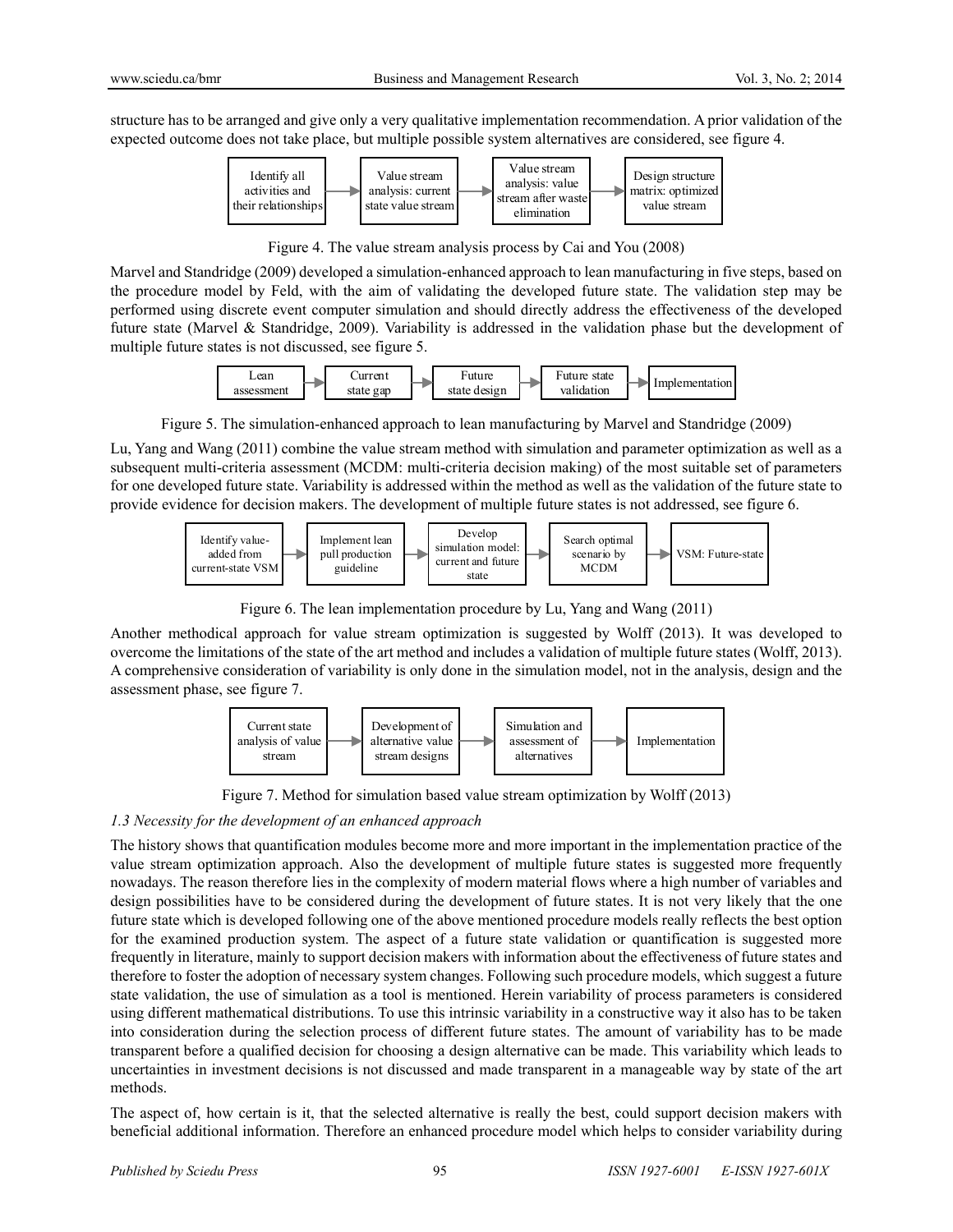the whole optimization process was developed and is shown in the next paragraph.

# **2. Methodology and study design**

When performing a value stream optimization project in practice, regardless of the applied procedure model, there is always the task of modeling the chosen section of the production system in an abstract notation. For this process the tool of value stream analysis was developed, which gives a good level of abstraction and considers both material- as well as information-flow of the production system. The nature of this method is to make a snapshot of the current system state without consideration of dynamic behaviour. The representation of a volatile production system with a static model certainly includes aberrations. These aberrations will get smaller, the more snapshots of the system are contributing to the model. So in the first phase of the proposed procedure model (see figure 8) multiple value stream analyses should be conducted and conclude in one value stream representation of the current state where current variability is considered. Based on this current state model one or multiple value stream designs (future states) are derived and each is described considering possible future variability in the characteristics of parameters. Therefore the value stream notation has been enhanced. After this phase the future state maps have to be quantified and described by KPIs to enable a decision regarding the most suitable future state. Hereby the variability included in the used parameters has to be considered as well using a fuzzy notation. Depending on complexity criteria in this phase either a static or a dynamic quantification has to be conducted. After that a multidimensional decision algorithm provides a ranking of the design alternatives and also shows the amount of variability included in the whole process. Out of a subsequent implementation plan for the most suitable alternative concrete measures are derived and carried out in the physical production system.



Figure 8. Proposed procedure model for value stream optimization and focus of this paper

The focus of this paper lies in the description of the modules for the static and dynamic quantification explicitly addressing variability. For this purpose the use of fuzzy logic is proposed to model current and possible future variability. Also the phase of multidimensional assessment is explained and discussed intensely. The method as a whole will be applied using a case study in the last paragraph.

# **3. Quantification of value stream maps addressing variability**

As already mentioned above there is always the question of how accurate developed future states are fulfilling the required outcome; e. g. if a future state really has a shorter lead time or the inventory level really is lower. In practice the effectiveness of a developed future state can be measured after implementation only, which mostly is linked to a high entrepreneurial risk.

Various authors are addressing that fact by using discrete event simulation to quantify required outcome before implementation (Detty & Yingling, 2000; Wolff, 2013; Lanza & Ude, 2010; McDonald, van Aken, & Rentes, 2002; Standridge & Marvel, 2006; Abdulmalek & Rajgopal, 2007; Azadeh, Seifoory, & Abbasi, 2007; Boerkircher & Gamber, 2010; Brueggemann & Mueller, 2008; Lian & van Landeghem, 2002). Sometimes the efforts for performing such a dynamic quantification (e. g. creating the simulation model) are exceeding the aspired gains. When modeling a dynamic system with a simulation tool, the information content resulting out of a value stream analysis does not suffice in the most cases. Therefore additional data acquisitions from the production system are necessary. (Wolff, 2013) Systems, which are characterized by low variability, low interconnectedness and low combinatorial and dynamic complexity, don't have to be simulated. Issues in such systems mostly could be solved using analytical methods. Further information about when simulation is not appropriate, cf. (Banks & Gibson, 1997; Robinson, 2004).

Regardless if a static or dynamic quantification is performed after a value stream design process, the variability included in these designs has to be made transparent and usable for a decision making process. This chapter shows how such a process of quantification can be performed and how data has to be treated in order to allow a subsequent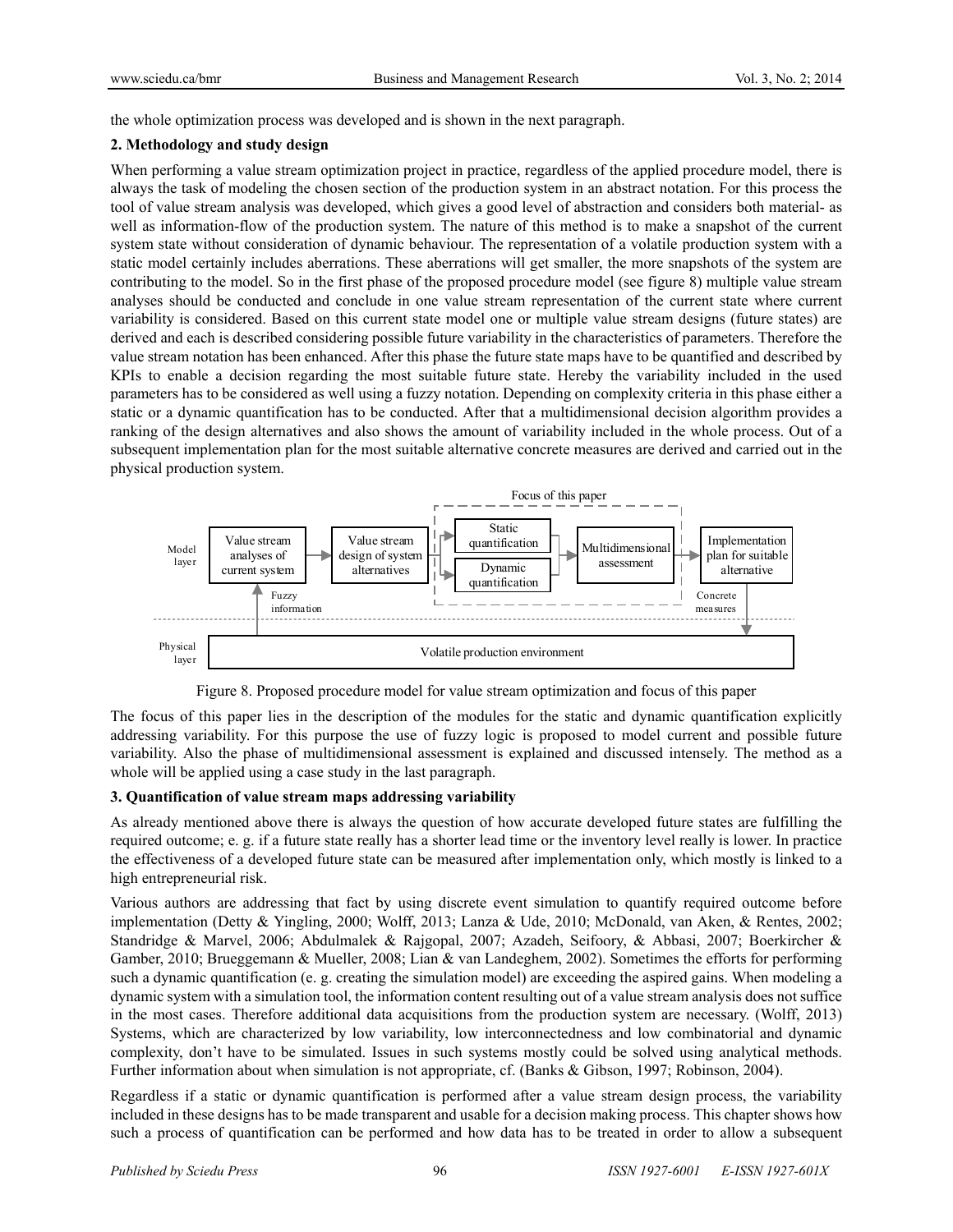decision making including variability. Therefore the next paragraph gives a brief introduction into fuzzy logic, which is necessary to understand the subsequent data transformations.

## *3.1 Fuzzy Logic*

To handle variability of value stream parameters in a computational way a mathematical arithmetic framework is required. As one possible methodology for the mathematical handling of variability and uncertainty, fuzzy logic has been developed, based on the theory of fuzzy sets according to Zadeh. (Azadeh, Seifoory, & Abbasi, 2007; Zadeh, 1965; Bellman & Zadeh, 1970)

Zadeh defines a fuzzy set as a class of objects, having a range of degrees of membership. This set is characterized by a membership function  $\mu(x)$  which assigns each object class a membership degree between zero and one. That means that an object or element is not only located inside or outside the set, but also that this may be "a little" included in the set. The membership to this set is gradually staged and is not related to a probability distribution. (Zadeh, 1965; Zimmermann & Gutsche, 1991) A possible representation of a fuzzy number and the membership function is shown in figure 9.



Figure 9. Visualization of a triangular fuzzy number

The formal notation for fuzzy numbers is displayed with a tilde over the literal (Chen, Hwang, & Hwang, 1992; Geldermann, Sprengler, & Rentz, 2000; Goumas & Lygerou, 2000). In this context the membership function of a fuzzy number (e. g.  $\tilde{M}$ ) can be described using a middle value (m), a lower spread ( $\alpha$ ) and an upper spread ( $\beta$ ), see equation 1.

Notation of a triangular fuzzy number *M = (m,*  $\alpha$ *,*  $\beta$ *)* (1)

Elementary fuzzy algebra is required when working with fuzzy numbers. The operations used in the further algorithms are fuzzy addition  $(\oplus)$ , fuzzy subtraction  $(\ominus)$ , fuzzy multiplication  $(\odot)$  and fuzzy division  $(\oslash)$  (Chen, Hwang, & Hwang, 1992; Geldermann, Sprengler, & Rentz, 2000).

The further modeling will be performed using triangular fuzzy numbers. More complex membership functions cause greater computational complexity without adding significant benefits (Braglia & Zammori, 2009; Driankov, Hellendorn, & Reinfrank, 1993). Triangular fuzzy numbers are also easy to utilize and give a relatively good representation of the situations under observance.

Further fuzzy numbers will be used to describe variable value stream indicators like inventory, cycle times, and flexibility or lead times. The use of stochastically variables is not considered in this context because no probabilities can be derived out of the value stream analyses and their snapshot character.

# *3.2 Static quantification addressing variability*

In this paragraph it is shown how to quantify developed future state maps and explicitly consider variability in a static way. As mentioned before in the approach suggested in figure 8, multiple value stream analyses are being conducted in order to get a better picture of the underlying process characteristics. Hereby slightly different process parameters (changeover times, cycle times or availabilities) and inventory levels are identified during these analyses. To model these multiple value stream analyses in a single one, the use of fuzzy logic is proposed here. Out of for example three recordings of a changeover time one fuzzy number can be derived easily, see equations 2-3 in section 3.4. Doing that with all parameters of all (e. g. three) analyses one current state map will conclude using following enhanced value stream notation for processes and inventory, see figure 10. Availabilities and performance inhibitions can be assessed in the same way according to Roessler and Abele (2013).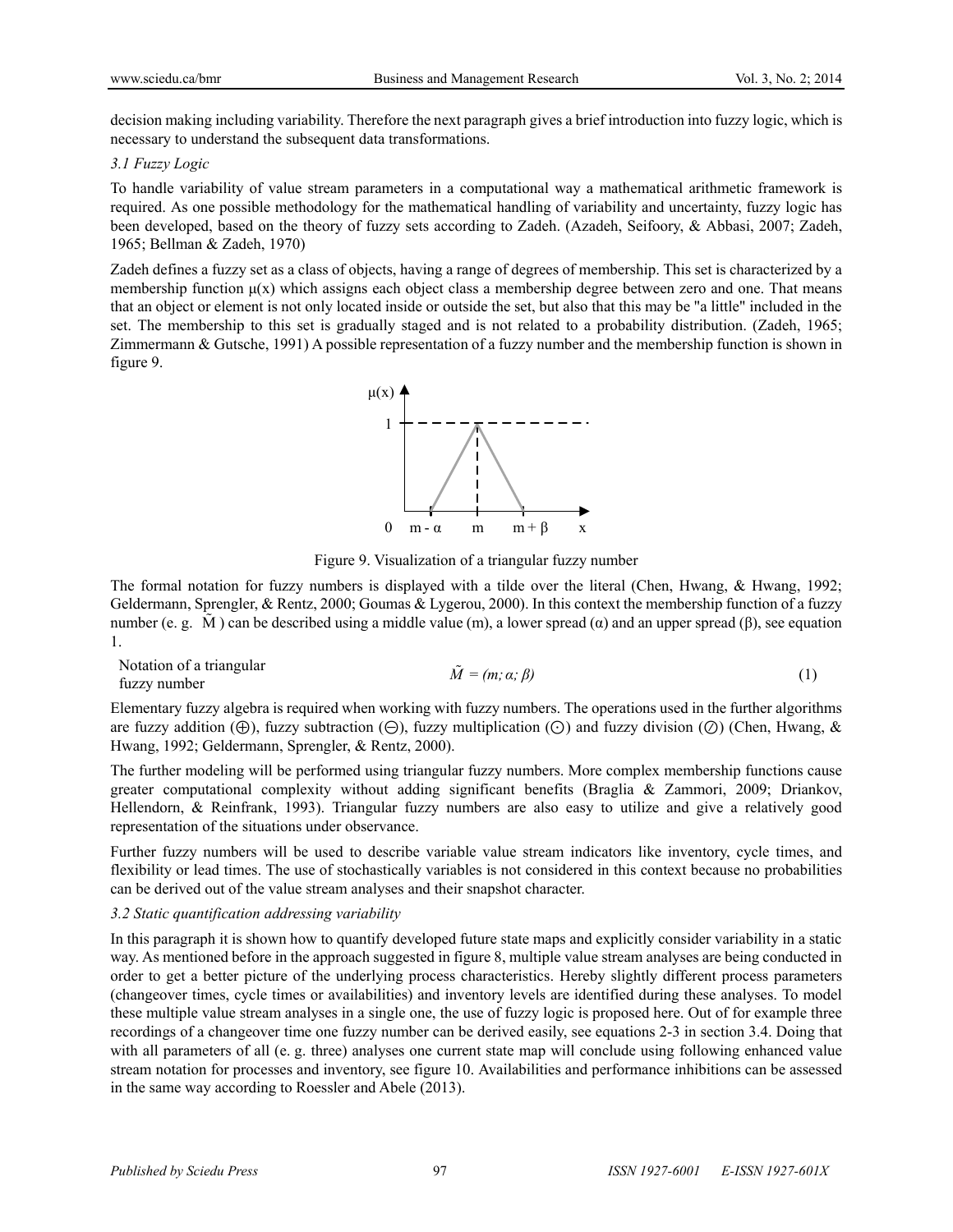

Figure 10. Enhanced value stream notation for processes and inventory

using fuzzy variables to describe variability without the knowledge about probabilities

A similar approach is proposed by Braglia and Zammori (2009) and Seyedhosseini et al. (2013), namely the recording of expert guesses during one value stream analysis instead of performing multiple analyses. Hereby the process owners are asked for a pessimistic, an optimistic and a realistic process time to calculate one fuzzy number out of this. However experts usually cannot estimate stock. Another restriction is that the process owners can only provide information about their process, detailed information about e. g. automatic processes can't be recorded that way. Also expert guesses could underlie a vast uncertainty. Both authors are using one KPI in order to compare multiple value stream maps, the total productive lead time. Another possible way of addressing the issue of data collection is the inclusion of live information out of data acquisition systems.

Out of the one emerging current state map multiple future state maps can be derived following some design principles (Rother & Shook, 1999; Erlach, 2010). These future state maps also have to be described using fuzzy numbers, where more qualified guess is needed in order to describe future variation, e. g. future cycle and changeover times. The fuzzy stock levels for supermarkets or FIFO lanes which are designed in future states can be modeled easily by taking the minimum and maximum plan value and also calculate the fuzzy stock according to equations 2-3.

After the current and the multiple future states are modeled using fuzzy numbers they can be quantified in a multidimensional way using different value stream KPIs. Here it is suggested to use the overall inventory level [pcs], the lead time at bottleneck chain [h], the value added time share (VATS) [%], the on-time in-full potential (OTIF) [%] and the volume flexibility [%] to describe value stream maps. For further possible KPIs see Evans and Alexander (Evans & Alexander, 2007).

The first indicator, the overall inventory level [pcs] can be easily calculated by a fuzzy addition of all inventory of the value stream. This could be enriched by the fixed capital for each material type, but in this respect only the absolute numbers are considered. The second indicator, the lead time at bottle neck chain [h] calculates out of the sum of all cycle times for the bottleneck value chain and all inventory levels multiplied with the customer's tact. The customer's tact indicates the time interval, in which the customer requests exactly one end product. The VATS indicator is calculated by dividing the total value added time (sum of all cycle times at bottleneck chain processes) by the lead time at bottleneck chain. The OTIF potential is calculated by a fuzzy division of the customer's tact by the effective cycle time (cycle time without breakdowns) of the bottleneck process. This potential can be bigger than 1; that means that the bottleneck process has the potential of producing more parts in the same time. If this indicator is below 1, the customer's demand cannot be fulfilled in the right amount. The volume flexibility is calculated by subtracting 1 by the OTIF potential.

Following these calculation rules a set of multiple fuzzy criteria for each future state alternative results. These sets can be used in a subsequent decision making process which is shown in paragraph 4.

# *3.3 Dynamic quantification addressing variability*

A dynamic quantification of developed future states, namely simulation, is done when either the combinatorial or the dynamical complexity of the system is too high (Robinson, 2004). The calculation of inventory levels, lead times, throughput or other KPIs using arithmetic methods thus is not possible. Especially the variation of inventory levels for different scenarios cannot be observed by only a future state map as a static model (McDonald, van Aken, & Rentes, 2002). As stated above the use of simulation to quantify future states is suggested by various authors.

Simulation models in this context are forecast models for (dynamic and combinatorial complex) systems, in which cause and effect relationships cannot be modeled analytically and underlie stochastic influences (Domschke & Scholl, 2005). In the area of production and logistics systems are mostly modeled by discrete event simulation (Cochran  $\&$ Chen, 2005; Daniluk & Chisu, 2010; Maerz, Krug, Rose, & Weigert, 2011; Al-Aomar, 2011). In these applications the dynamic and stochastic behavior of systems is characterized by time variant state variables (Domschke & Scholl,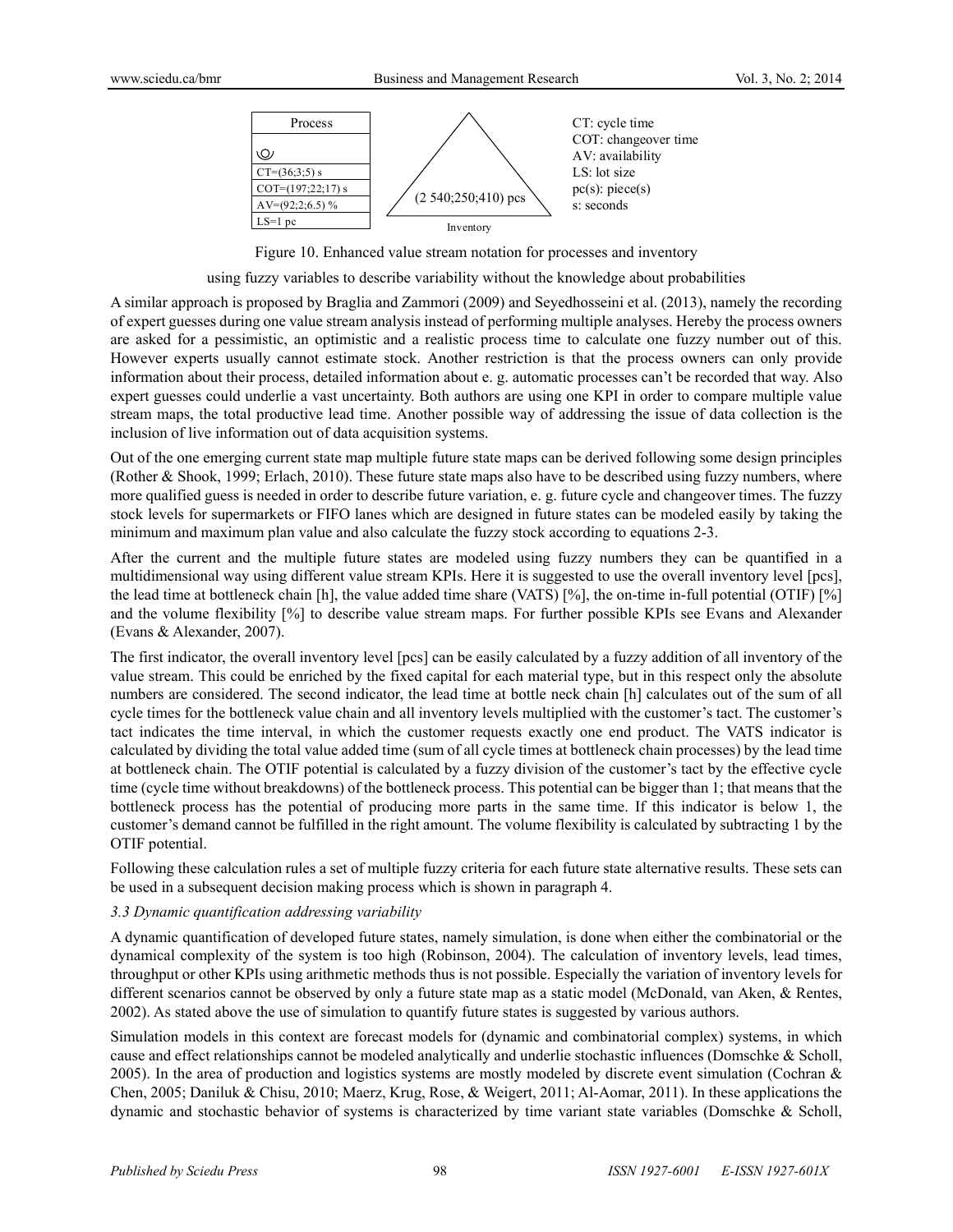2005). Because the use of simulation in the context of value stream mapping is used regularly, the actual simulation process won't be discussed further in this paper.

Including the lack of confidence in input information for simulation models, some difficulties have limited the use of discrete event simulation as a practical tool for some real-world systems (Fente, Knutson, & Schexnayder, 1999). Generally, modeling activity duration is achieved through importing observed data or probability distributions derived from sample data. However, the use of real data to achieve a good simulation model is time-consuming taken to collect large amounts of field data for reproduction of the real operation system (Law & Kelton, 2006), cf. (Azadeh, Seifoory, & Abbasi, 2007). As stated above the process for sufficing data collection exceeds the information content of a classical value stream analysis, so it has to be thoroughly reviewed if simulation is the right quantification method viewing at the expected benefits.

As can be seen here, the inclusion of stochastic variables (equipment availability owing to break downs and scheduled maintenance, variations in customer demand, quality deficiencies etc.) is pretty common and due to modeling imprecisions results of simulation models contain uncertainty due to their output KPIs. In simulation practice a series of different scenarios (for example representing different future states or different parameter settings) are modeled, simulated and compared. Each scenario has to be simulated over a distinct minimum time period in order to achieve a settled condition. Huge amounts of data are resulting for each different scenario which could underlie vast fluctuations. In order to use these measures in decision making about which alternative design suits best, the resulting data sets have to be analyzed and transformed to fuzzy variables.

#### *3.4 Transformation of data sets to fuzzy numbers*

To make it possible to derive a decision about the most suitable future state, the fuzzy set theory is initially applied to condition resulting data sets. This is done to transform the vectors of e. g. simulation results to manageable input data for the subsequent decision making algorithm. So for each output KPI  $C = \{c_1, c_2, \ldots, c_i\}$  of each future state  $A = \{a_1, a_2, \ldots, a_i\}$  one fuzzy number has to be modeled out of the resulting set of n unique data sets  $(X_{ks}=c_k(a_s))_n$ . To describe every column of simulation results with a fuzzy number the values of m,  $\alpha$  and  $\beta$  have to be derived, therefore see equations 2-3.

When representing data by the triangular form as middle value (m) the median (also 50%-quantile or  $Q_0$ <sub>5</sub>-value) out of the set of n results is being considered as the best way of approximation because it divides the set into two areas of numbers, one containing bigger and one containing smaller numbers than the median. Also the median is best used in describing accumulations in sets (Cramér, 1946). The lower and the upper spread are calculated by inclusion of the 5 % and 95 % quantiles to minimize the impact of outlier to the absolute spread of the resulting fuzzy number.

m for all n  
\n*m* = 
$$
Q_{0.5} \{X_{k_0}, ..., X_{k_n}\}\
$$
  
\nα and β  
\nfor all n  
\n
$$
\beta = Q_{0.95} \{X_{k_0}, ..., X_{k_n}\} - m
$$
\n(3)

#### **4. Multidimensional fuzzy assessment of value stream mapping alternatives**

If all KPIs for all future states are described in fuzzy numbers, a fuzzy decision making process is needed to help providing a ranking of the most suitable value stream alternative. Because there is a discrete number of future states to be considered, this approach has to be out of the field of multi-criteria decision making methods (Hwang & Yoon, 1981). In this field a series of methods are considered being suitable (e. g. AHP, MAUT, PROMETHEE, TOPSIS, cost utility analysis) to derive multidimensional decisions (Belton & Stewart, 2002; Hwang & Yoon, 1981). As an additional requirement to a possible decision method the handling of variability, especially through the use of fuzzy set theory is necessary.

One method which is suitable for considering variability and fuzziness in an evaluation and especially supporting transparency and simplicity for the decision maker is the method of Fuzzy PROMETHEE (F-PROMETHEE) developed by Geldermann, Sprengler and Rentz (2000) based on the original PROMETHEE decision method (Preference ranking organization method for enrichment evaluations) by Brans, Mareschal and Vincke (1984).

This method is introduced next. The first step of the F-PROMETHEE approach is the modeling of the preferences. This is done by including a so called preference function  $(p_k)$  for each KPI, which assigns every difference value (d) a preference between 0 and 1, see formula 4 (Geldermann, Sprengler, & Rentz, 2000).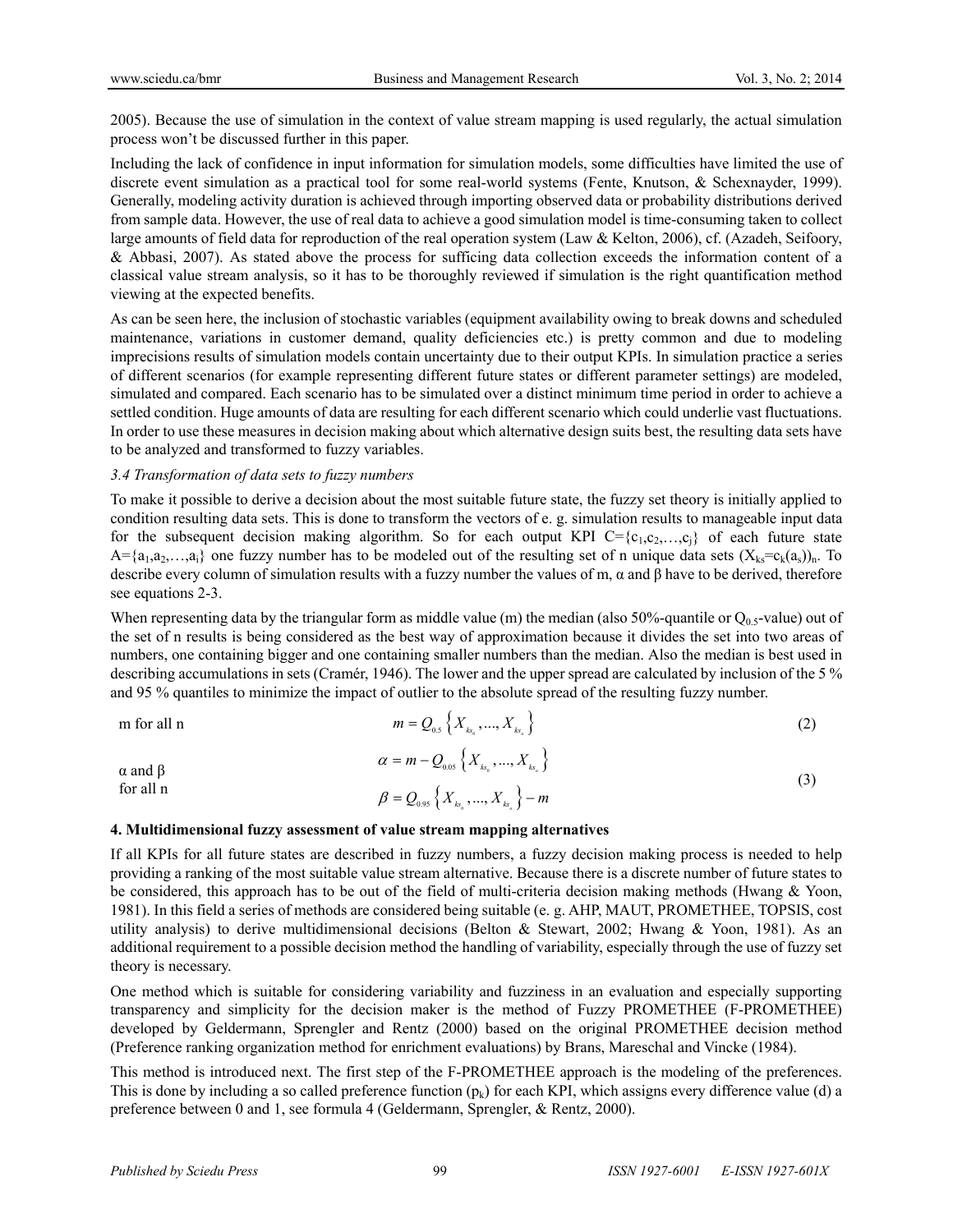Fuzzy preference

$$
\tilde{p}_k(d) = \tilde{p}_k(c_k(a_s) \ominus
$$
\n
$$
c_k(a_s \cdot l) = p_k(m); \ p_k(m) - p_k(m - a); \ p_k(m + \beta) - p_k(m)
$$
\n
$$
(4)
$$

Brans et al. (1984) suggest six types of functions, which can be used for modeling such preferences. In this paper the Gaussian preference function is used, where the point of inflexion can be calculated using the approach of Queiruga, Walther, Gonzales-Benito and Sprengler (2008). According to the algorithm of F-PROMETHEE in the next step the outcoming preferences have to be weighted with the weights for each KPI and cumulated over all KPIs, see formula 5 (Geldermann, Sprengler, & Rentz, 2000). Information about the weights of KPIs  $(w_k)$  are derived through expert interviews with the responsible person for the production system under observance.

Fuzzy outranking relation 
$$
\tilde{\pi}(a_s, a_s) = \sum_{k=0}^{j} \tilde{w}_k \odot \tilde{p}_k(\tilde{d})
$$
 (5)

As the last step of the evaluation process the outranking relations have to be cumulated over all KPIs to derive the strengths ( $\tilde{\Phi}^+$ ) and weaknesses ( $\tilde{\Phi}^-$ ) of the design alternatives. The sum of these positive and negative flows result in the net flows  $(\tilde{\Phi}^{net})$ , the values for the fuzzy ranking of the alternatives (Brans, Mareschal, & Vincke, 1984; Geldermann, Sprengler, & Rentz, 2000).

#### **5. Case study**

For testing and validating the enhanced value stream optimization approach in industrial practice, a case study was conducted at the Center for Industrial Productivity at the Technical University Darmstadt, a real production environment for educational purposes, cf. (Abele, Eichhorn, & Kuhn, 2007).

The production system produces pneumatic cylinders for various industrial applications in four variants. The company delivers two times per day to the customer and produces in three shifts per day, each lasting 48 minutes without breaks. The customer's tact is 60 seconds and the demand per shift is 48 parts. The bucket size is four, in the future states this corresponds to one Kanban card. Figure 11 summarizes the three conducted value stream analyses in one visualization, following the guidelines of figure 10 and using fuzzy representations according to equations 2-3.



Figure 11. Current state map of the production system (CS)

Detailed information about the results of the three value stream analyses are shown in table 1 and table 2, also how they are transformed into fuzzy numbers.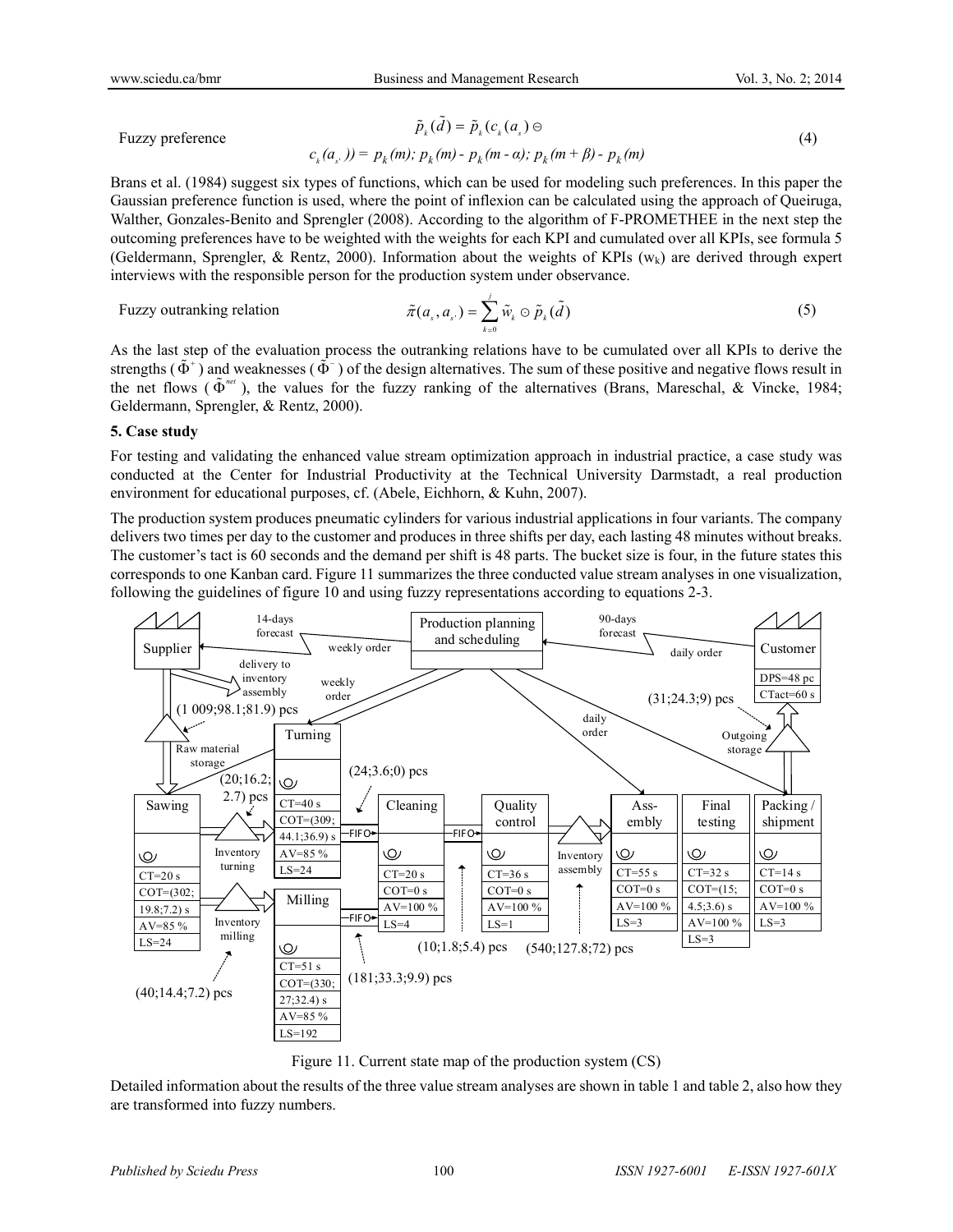| Inventory            | Stock at   | Stock at  | Stock at                  | <b>Fuzzy stock</b>       |
|----------------------|------------|-----------|---------------------------|--------------------------|
|                      | count 1    | count 2   | count 3                   | $(m;\alpha;\beta)$ [pcs] |
| Raw material storage | $1100$ pcs | $900$ pcs | $1009$ pcs                | 1 009;98.1;81.9          |
| Inventory turning    | 20 pcs     | 23 pcs    | 2 pcs                     | 20;16.2;2.7              |
| Inventory milling    | $40$ pcs   | 48 pcs    | 24 pcs                    | 40;14.4;7.2              |
| FIFO turning         | 24 pcs     | $20$ pcs  | 24 pcs                    | 24:3.6:0                 |
| FIFO milling         | $192$ pcs  | $181$ pcs | $144$ pcs                 | 181;33.3;9.9             |
| FIFO cleaning        | $16$ pcs   | 8 pcs     | $10$ pcs                  | 10; 1.8; 5.4             |
| Inventory assembly   | 398 pcs    | $540$ pcs | $620 \text{ } \text{pcs}$ | 540;127.8;72             |
| Outgoing storage     | 41 pcs     | 31 pcs    | 4 pcs                     | 31;24.3;9                |

Table 1. Stock counts at inventories in the current state

Table 2. Changeover times at processes in the current state

| <b>Process</b> | COT at          | COT at          | COT at  | <b>Fuzzy COT</b>       |
|----------------|-----------------|-----------------|---------|------------------------|
|                | count 1         | count 2         | count 3 | $(m;\alpha;\beta)$ [s] |
| Sawing         | 280 s           | 302 s           | 310 s   | 302;19.8;7.2           |
| Turning        | 350 s           | 260 s           | 309 s   | 309;44.1;36.9          |
| Milling        | 366 s           | 300 s           | 330 s   | 330;27;32.4            |
| Final testing  | 10 <sub>s</sub> | 19 <sub>s</sub> | 15 s    | 15:4.5:3.6             |

The next step of the proposed method prescribes the development of multiple future states following the existing design guidelines, cf. (Rother & Shook, 1999; Erlach, 2010). This step was performed with a team of four people with expert knowledge in value stream mapping. Figure 12 and figure 13 show these developed future states.



Figure 12. Future state map 1 of the production system (FS1)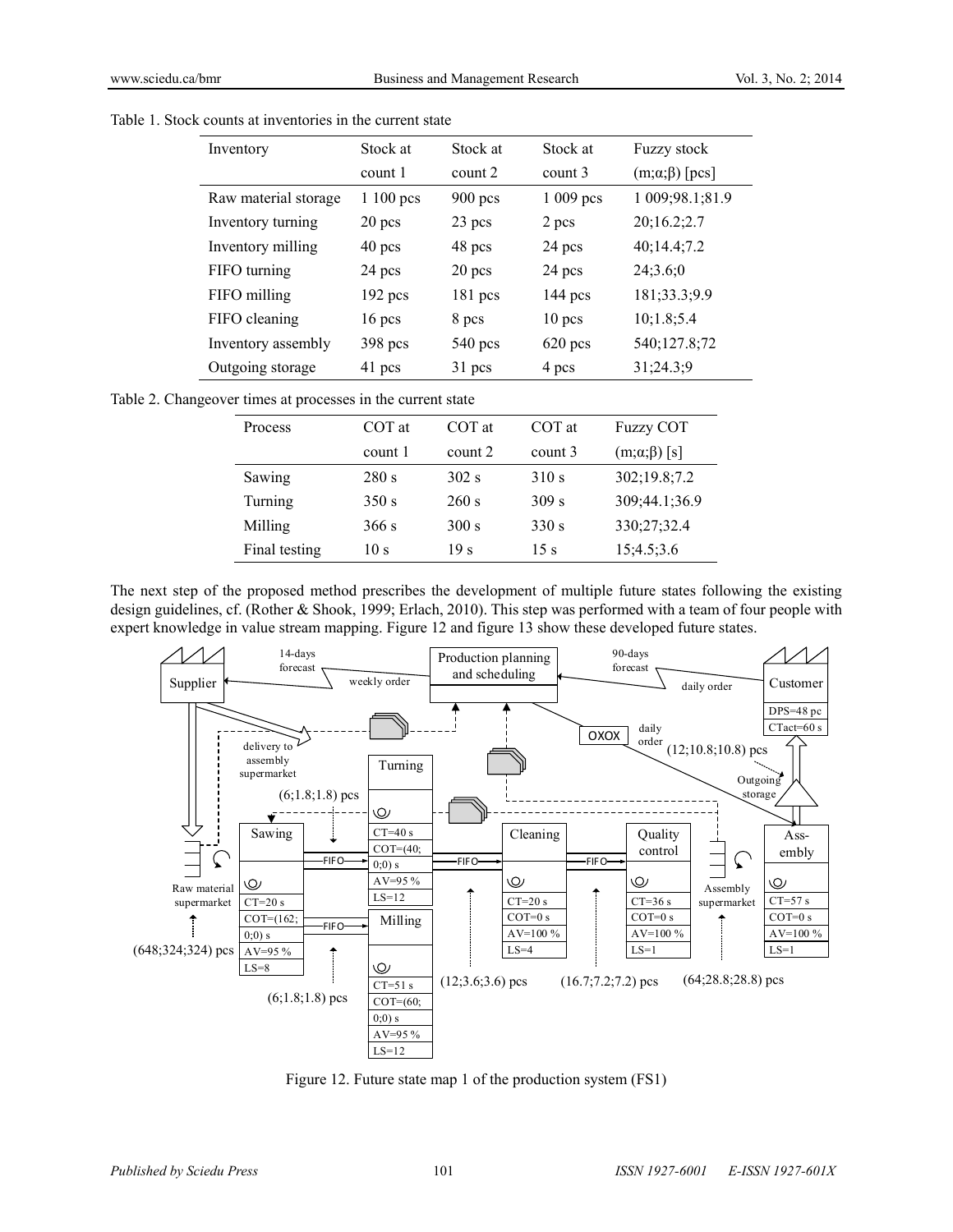

Figure 13. Future state map 2 of the production system (FS2)

Detailed information about the approximations of the two future state designs are shown in table 3-5, also how they are transformed into fuzzy numbers.

Table 3. Defined stocks at inventories in future state 1

| Inventory                   | Stock at defined | Stock at physical | <b>Fuzzy stock</b>       |
|-----------------------------|------------------|-------------------|--------------------------|
|                             | minimum          | maximum           | $(m;\alpha;\beta)$ [pcs] |
| Raw material supermarket    | $288$ pcs        | $1008$ pcs        | 648;324;324              |
| FIFO sawing-turning         | 4 pcs            | 8 pcs             | 6;1.8;1.8                |
| FIFO sawing-milling         | 4 pcs            | 8 pcs             | 6;1.8;1.8                |
| FIFO before cleaning        | 8 pcs            | $16$ pcs          | 12; 3.6; 3.6             |
| FIFO before quality control | 8 pcs            | 24 pcs            | 16;7.2;7.2               |
| Assembly supermarket        | 32 pcs           | 96 pcs            | 64;28.8;28.8             |
| Outgoing storage            | 0 <sub>pos</sub> | 24 pcs            | 12;10.8;10.8             |

Table 4. Defined stocks at inventories in future state 2

| Inventory                   | Stock at defined | Stock at physical | Fuzzy stock              |
|-----------------------------|------------------|-------------------|--------------------------|
|                             | minimum          | maximum           | $(m;\alpha;\beta)$ [pcs] |
| Raw material supermarket    | $288$ pcs        | $1008$ pcs        | 648;324;324              |
| Cutting supermarket         | $16$ pcs         | 48 pcs            | 32;14.4;14.4             |
| Cleaning supermarket        | $16$ pcs         | 48 pcs            | 32;14.4;14.4             |
| FIFO before quality control | 8 pcs            | 24 pcs            | 16;7.2;7.2               |
| Assembly supermarket        | 32 pcs           | 96 pcs            | 64;28.8;28.8             |
| Outgoing storage            | 0 <sub>pos</sub> | 24 pcs            | 12;10.8;10.8             |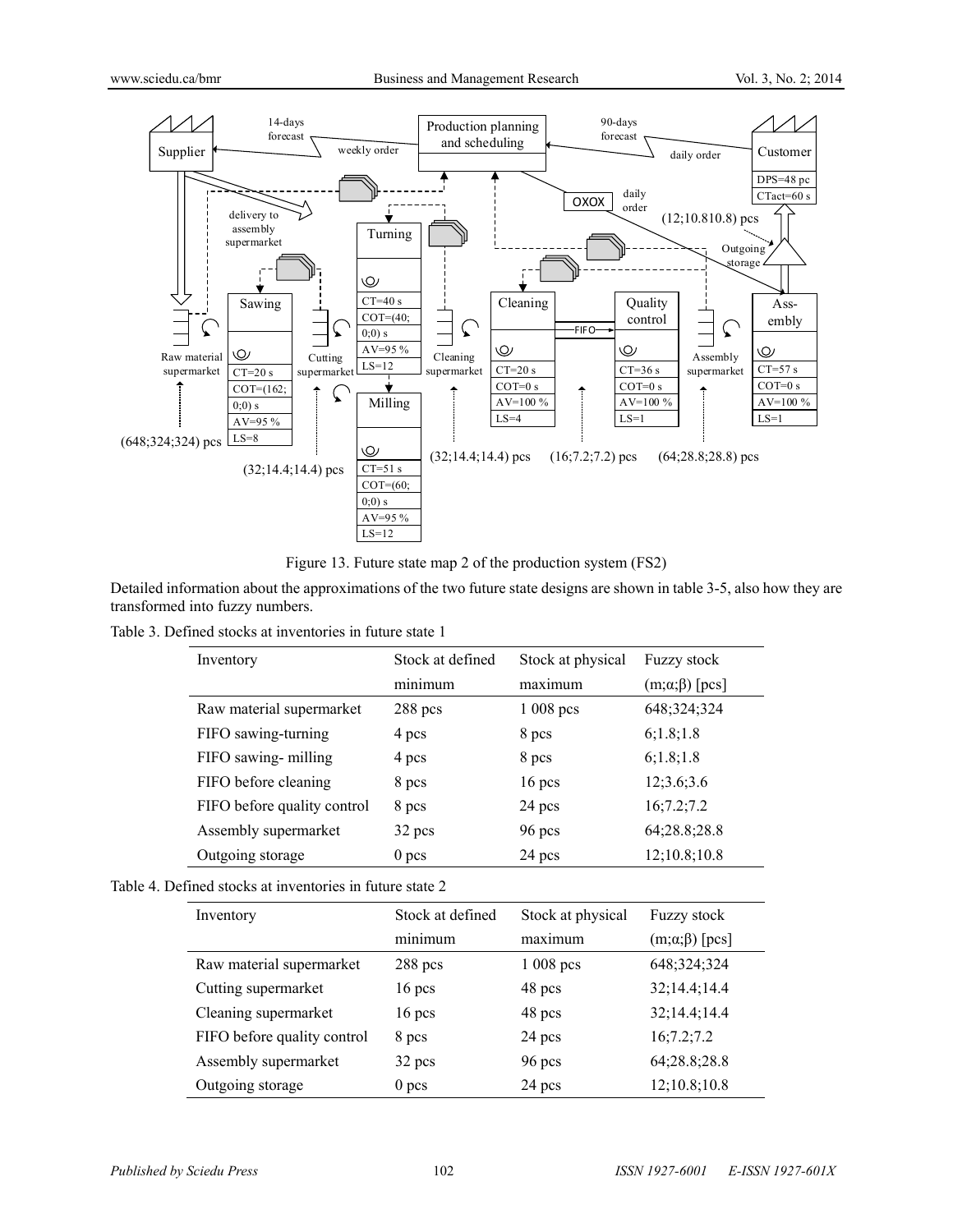## Table 5. Estimated changeover times at future processes

| Process       | <b>Fuzzy COT</b>       |
|---------------|------------------------|
|               | $(m;\alpha;\beta)$ [s] |
| Sawing        | 162;0;0                |
| Turning       | 40;0;0                 |
| Milling       | 60;0;0                 |
| Final testing | 0;0;0                  |

#### *5.1 Static quantification and data transformation*

This paragraph gives an overview of the results of the static quantification according to the defined KPIs and calculation rules out of paragraph 3.2. The data transformation was also performed according to equations 2-3. Tables 6-8 contain the derived KPIs during the static quantification for both future states as well as the current state, which was also modeled for comparison.

Table 6. Results of the static quantification of the current state value stream

| <b>KPI</b>                      | Fuzzy number       |
|---------------------------------|--------------------|
|                                 | $(m;\alpha;\beta)$ |
| Inventory [pcs]                 | 1 855;319.5;188.1  |
| Lead time bottleneck chain [h]  | 30.98;5.33;3.14    |
| Value added time share $[%]$    | 0.2; 0.02; 0.04    |
| On-time in-full potential $[%]$ | 73:3:2             |
| Volume flexibility [%]          | 0:0:0              |

Table 7. Results of the static quantification of the future state 1 value stream

| KPI                              | Fuzzy number       |
|----------------------------------|--------------------|
|                                  | $(m;\alpha;\beta)$ |
| Inventory [pcs]                  | 764;378;378        |
| Lead time bottle neck chain [h]  | 12.78;6.3;6.3      |
| Value added time share [%]       | 0.4; 0.13; 0.39    |
| On-time in-full potential $[\%]$ | 105;0;0            |
| Volume flexibility [%]           | 5:0:0              |

Table 8. Results of the static quantification of the future state 2 value stream

| <b>KPI</b>                      | Fuzzy number       |
|---------------------------------|--------------------|
|                                 | $(m;\alpha;\beta)$ |
| Inventory [pcs]                 | 804;399.6;399.6    |
| Lead time bottle neck chain [h] | 13.45;6.66;6.66    |
| Value added time share $[%]$    | 0.38; 0.13; 0.37   |
| On-time in-full potential $[%]$ | 105:0:0            |
| Volume flexibility $[\%]$       | 5:0:0              |

### *5.2 Dynamic quantification and data transformation*

The data used for simulating material flow systems typically underlies uncertainty. Uncertainty can be caused either by changing external conditions during the simulation period, e. g. whether a forecast for the customer demand indeed will be maintained. On the contrary by internal parameters of the simulated system itself, e. g. whether the assumed set up or process time will be achieved in practice. For those cases it is recommended to simulate multiple scenarios within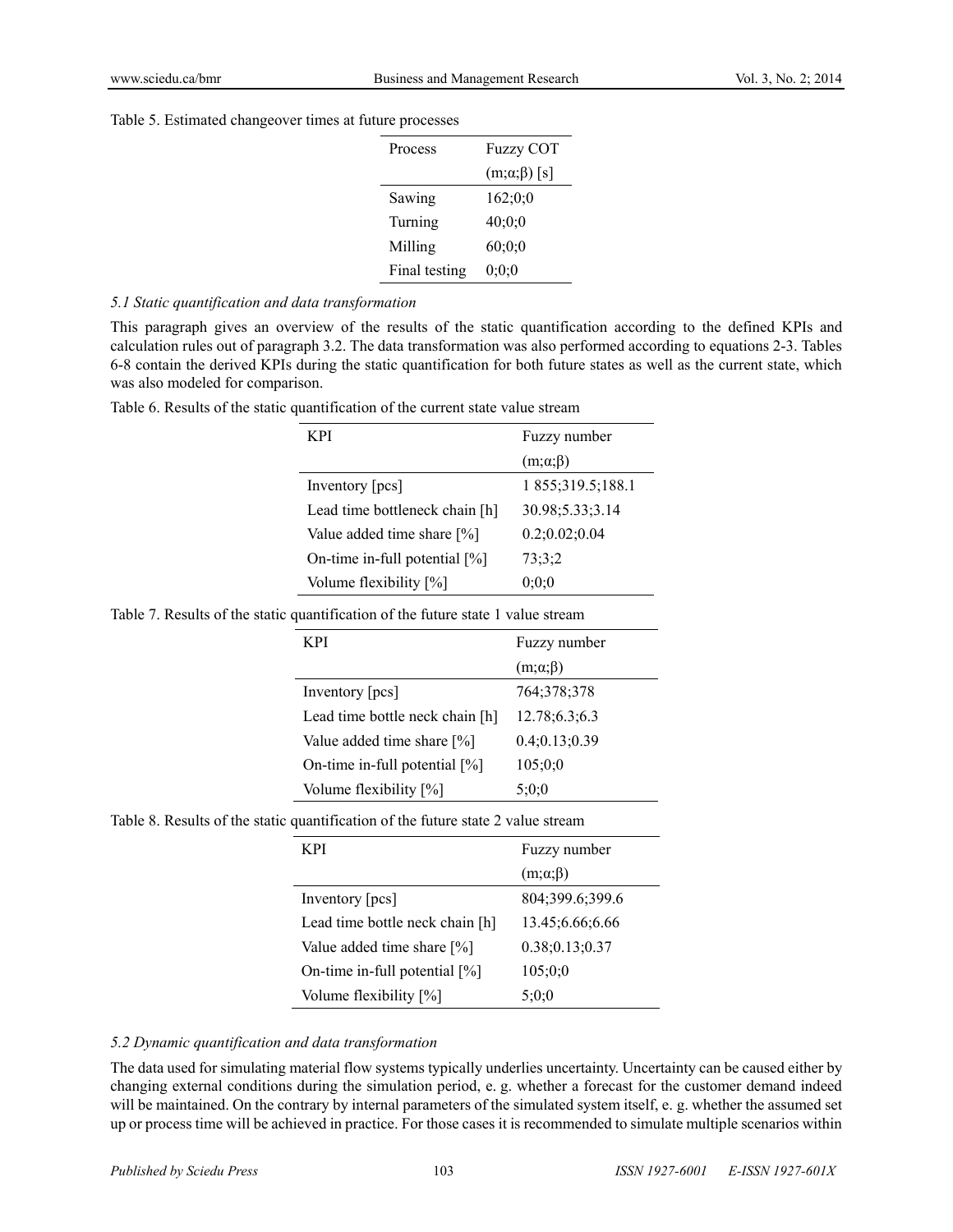one simulated value stream state leading to a sensitivity analysis. Hence multiple simulation experiments are executed for each value stream state with a vector for uncertain parameters, here e. g. for the current state consisting of a minimum and a maximum value out of the fuzzy values out of the analysis. The number of simulation experiments (o) depends on the number of assumed values for each input parameter (v) and the general number of uncertain input parameters (u). See therefore equation 6.

| Number of              |            |  |
|------------------------|------------|--|
| simulation experiments | $\rho = v$ |  |

For the purpose of developing the simulation model, additional information has to be identified out of the production system like personal resources, physical transport devices, transport ways, work plans, bills of material as well as orders, quantities and due dates, cf. (Wolff, 2013). Stochastical information was used to model the ordered variants, delivery dates and scrap.

After modeling the current state value stream based on the merged value stream analyses and a second data collection process multiple simulation experiments are necessary. Here 16 simulation experiments (each simulating a period of 1 000 parts) are necessary as four uncertain parameters  $(u = 4)$  are considered, each with a minimum and a maximum value  $(v = 2)$ , considering the defined quantiles. The following four uncertain input parameters were taken into account in order to identify the underlying sensitivities of the current system, values result out of table 2:

- Changeover time sawing: min. 282.2 s, max. 309.2 s
- Changeover time turning: min.  $264.9$  s, max.  $345.9$  s
- Changeover time milling: min. 303 s, max. 362.4 s
- Changeover time final testing: min. 10.5 s, max. 18.6 s

Chosen simulation results for the current state are exemplarily visualized in table 9. The models were created and simulated using the software Tecnomatix Plant Simulation 10.1 by Siemens.

Table 9. Set of the first ten simulation results for the current state regarding KPI inventory (each value is a middle value out of 1 000 simulated parts).

| Simulation       | Current state average |
|------------------|-----------------------|
| experiment $[#]$ | inventory [pcs]       |
| 1                | 621                   |
| $\overline{2}$   | 1 3 7 0               |
| 3                | 897                   |
| $\overline{4}$   | 1 1 6 0               |
| 5                | 1211                  |
| 6                | 1 2 4 8               |
| 7                | 1 1 7 4               |
| 8                | 951                   |
| 9                | 1 0 0 4               |
| 10               | 941                   |

For both future states no multiple experiments were conducted as any information about uncertain changeover times are given. During the simulation only the above mentioned stochastically influence parameters were modeled. Also in the future state models each 1 000 parts were simulated and resulting data sets were analyzed using equations 2 and 3 for fuzzy representation. Tables 10-12 contain the derived KPIs during the dynamic quantification for the current state as well as both future states.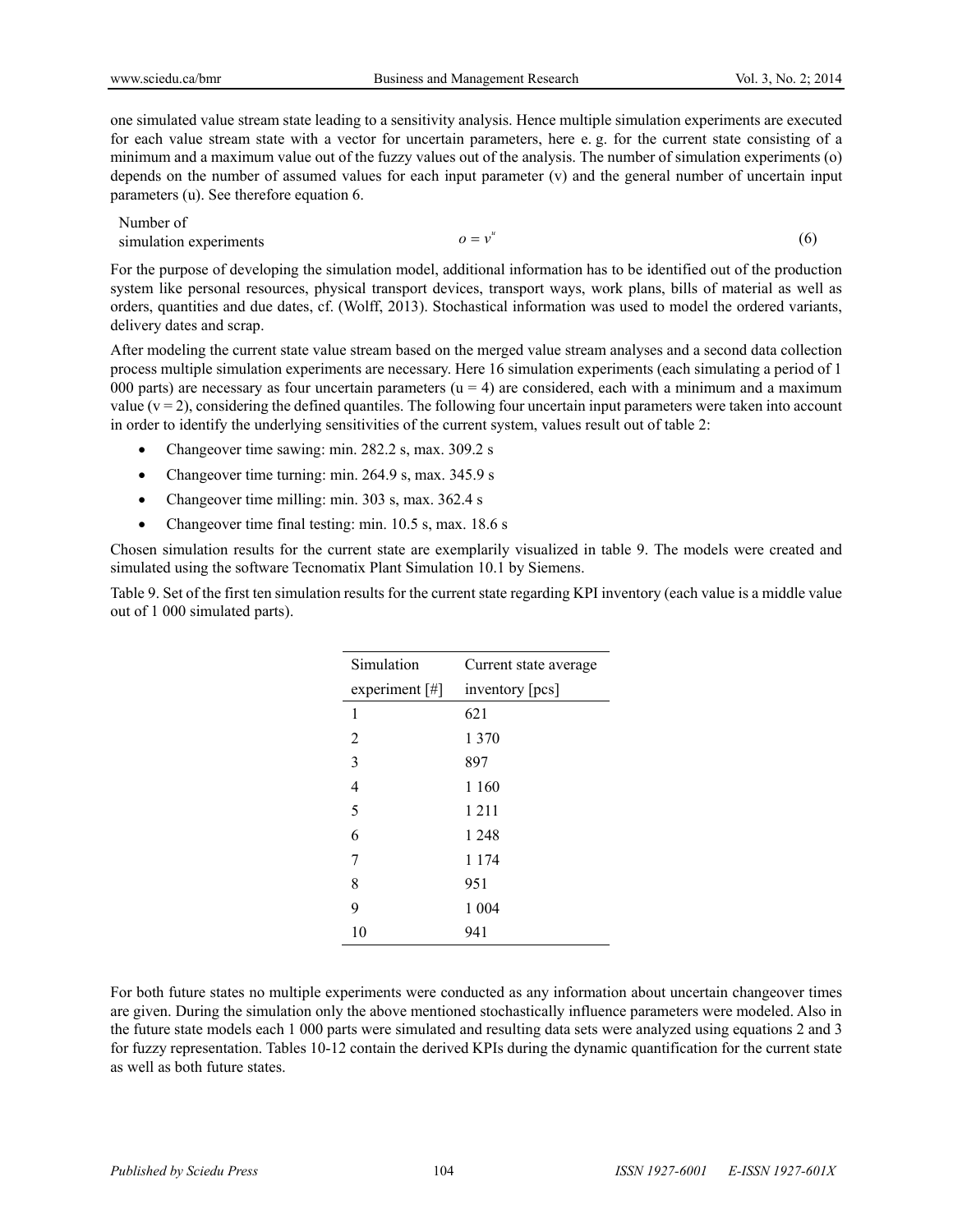# Table 10. Results of the dynamic quantification of the current state value stream

| KPI                              | Fuzzy number       |
|----------------------------------|--------------------|
|                                  | $(m;\alpha;\beta)$ |
| Inventory [pcs]                  | 1 082;336.8;233.1  |
| Lead time bottle neck chain [h]  | 42.12;8.32;15.9    |
| Value added time share [%]       | 0.18; 0.03; 0.12   |
| On-time in-full potential $[\%]$ | 61;3;12.5          |
| Volume flexibility [%]           | 0:0:0              |

Table 11. Results of the dynamic quantification of the future state 1 value stream

| KPI.                            | Fuzzy number       |  |  |
|---------------------------------|--------------------|--|--|
|                                 | $(m:\alpha:\beta)$ |  |  |
| Inventory [pcs]                 | 951.5;310.9;52.70  |  |  |
| Lead time bottle neck chain [h] | 21:4:11.8          |  |  |
| Value added time share $[%]$    | 0.85; 0.1; 0.08    |  |  |
| On-time in-full potential $[%]$ | 94.8;5.12;2        |  |  |
| Volume flexibility [%]          | 0:0:1              |  |  |

Table 12. Results of the dynamic quantification of the future state 2 value stream

| KPI.                            | Fuzzy number       |  |  |
|---------------------------------|--------------------|--|--|
|                                 | $(m;\alpha;\beta)$ |  |  |
| Inventory [pcs]                 | 1 009;326.85;156.8 |  |  |
| Lead time bottle neck chain [h] | 31.95;7.06;8.21    |  |  |
| Value added time share $[%]$    | 0.6; 0.02; 0.09    |  |  |
| On-time in-full potential $[%]$ | 93.69;4.59;1.88    |  |  |
| Volume flexibility [%]          | 0:0:0              |  |  |

#### *5.3 Multidimensional fuzzy assessment*

After deriving all KPIs for each value stream alternative and modeling them using fuzzy numbers, the subsequent decision making approach based on F-PROMETHEE can be conducted. Here two multidimensional assessments were performed, one for the statically and one for the dynamical quantification in order to compare the results. Tables 13 and 14 summarize the input data for the F-PROMETHEE algorithm. The criterion  $e_k$  indicates the direction of the KPI.

Table 13. Static derived input data for decision algorithm

| $c_{k}$     | $e_{k}$ | $\mathrm{W_{k}}$ | $\sigma_{\rm k}$ | $a_0$ (CS)        | $a_1$ (FS1)     | $a_2$ (FS2)      |
|-------------|---------|------------------|------------------|-------------------|-----------------|------------------|
| <b>INV</b>  | min     | 3                | 390.33           | 1 855;319.5;188.1 | 764;378;378     | 804;399.6;399.6  |
| <b>LTB</b>  | min     | 4                | 6.51             | 30.98;5.325;3.135 | 12.78;6.3;6.3   | 13.45;6.66;6.66  |
| VAT         | max     | $\overline{2}$   | 0.08             | 0.2; 0.02; 0.04   | 0.4; 0.13; 0.39 | 0.38; 0.13; 0.37 |
| <b>OTIF</b> | max     | 5                | 10.67            | 73;3;2            | 105;0;0         | 105;0;0          |
| VOF         | max     |                  | 1.67             | 0:0:0             | 5;0;0           | 5;0;0            |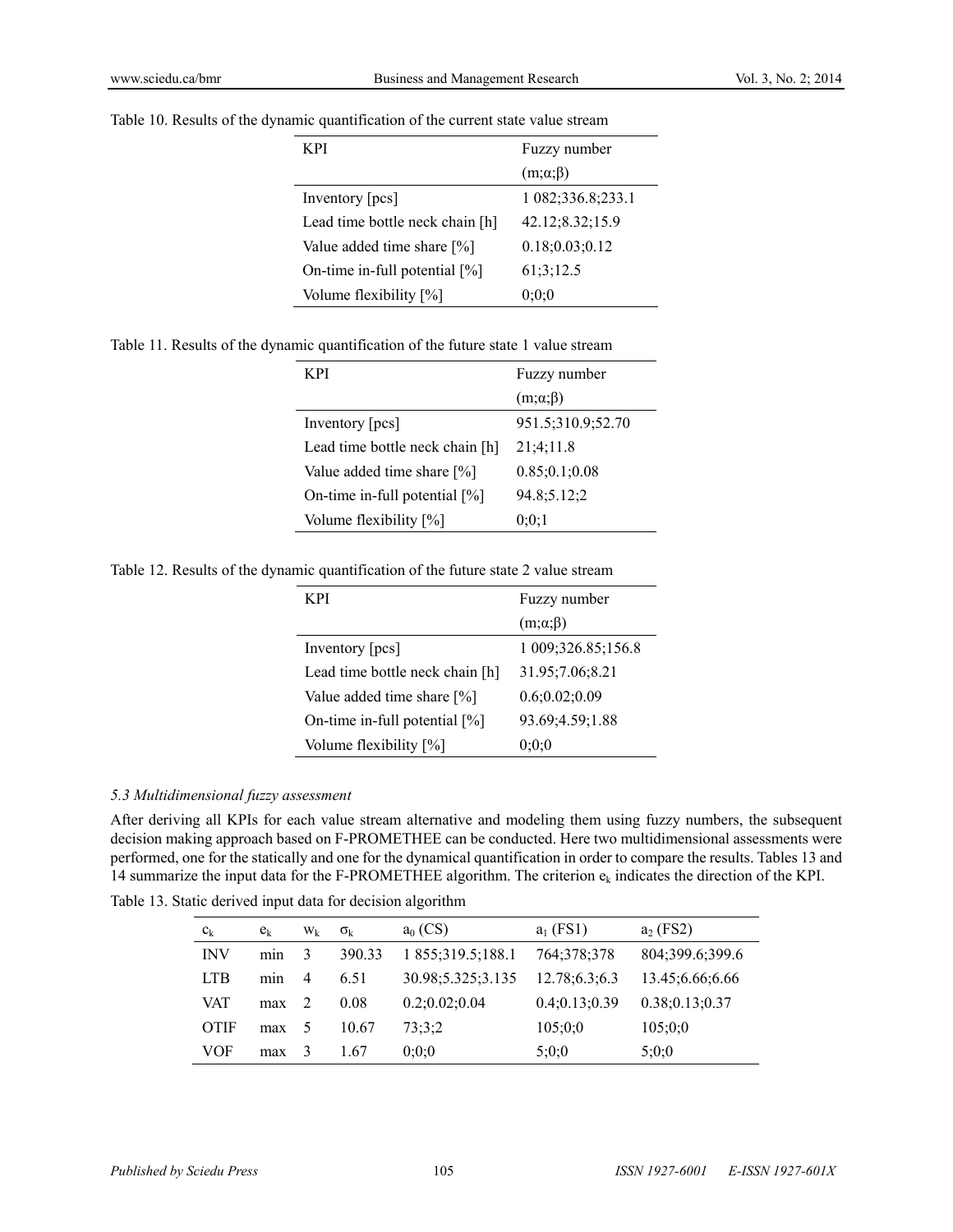| $c_{k}$     | $e_{k}$ | $W_k$          | $\sigma_{\rm k}$ | $a_0$ (CS)        | $a_1$ (FS1)       | $a_2$ (FS2)        |
|-------------|---------|----------------|------------------|-------------------|-------------------|--------------------|
| <b>INV</b>  | min     | 3              | 81.83            | 1 082;336.8;233.1 | 951.5;310.9;52.70 | 1 009;326.85;156.8 |
| <b>LTB</b>  | min     | $\overline{4}$ | 13.82            | 42.12;8.32;15.9   | 21;4;11.8         | 31.95;7.06;8.21    |
| <b>VAT</b>  | max     | 2              | 0.39             | 0.18; 0.03; 0.12  | 0.85; 0.1; 0.08   | 0.6; 0.02; 0.09    |
| <b>OTIF</b> | max     | 5              | 12.01            | 61:3:12.5         | 94.8;5.12;2       | 93.69;4.59;1.88    |
| <b>VOF</b>  | max     | $\mathcal{E}$  | 0.33             | 0:0:0             | 0;0;1             | 0;0;0              |

Table 14. Dynamic derived input data for decision algorithm

After calculating the net flows using the F-PROMETHEE algorithm following results can be obtained, see table 15 and figure 14 for visualization.

Table 15. Fuzzy net flows for the value stream alternatives under evaluation using static and dynamic data

|                         | a <sub>s</sub> | Description                           | $\tilde{\Phi}^{net}(m,\alpha,\beta)$                                                            |             |
|-------------------------|----------------|---------------------------------------|-------------------------------------------------------------------------------------------------|-------------|
|                         | a <sub>0</sub> | current state static                  | $-33.24;38.05;40.62$                                                                            |             |
|                         | a <sub>1</sub> | future state 1 static                 | 16.78;46.90;45.56                                                                               |             |
|                         | a <sub>2</sub> | future state 2 static                 | 16.47;47.60;46.38                                                                               |             |
|                         | a <sub>0</sub> | current state dynamic                 | -19.05;49.522;53.878                                                                            |             |
|                         | a <sub>1</sub> | future state 1 dynamic                | 13.488;50.936;53.316                                                                            |             |
|                         | $a_2$          | future state 2 dynamic                | 5.562;44.232;37.496                                                                             |             |
| Current<br>state $(a0)$ | Future         | Future<br>state $2(a2)$ state $1(a1)$ | Current $\mu$ <sup>1</sup><br>Future<br>Future<br>state $(a0)$<br>state $2$ (a2) state $1$ (a1) |             |
|                         |                |                                       |                                                                                                 |             |
| $-33.3$                 | 16.5 16.8      | <b>Onet</b>                           | $-19.1$<br>5.6 13.5                                                                             | <b>Onet</b> |
|                         |                | Relative performance potential        | Relative performance potential                                                                  |             |

Figure 14. Results of the multidimensional evaluation using static (left) and dynamic (right) data

Both graphics show the relative advantageousness of the three system designs and the ranges of uncertainty included through variable input data for the current state as well as design uncertainties for both future states. In both cases it can be seen, that considering the middle values m both future states outrank the current state. Looking at the static evaluation data there is no significant difference in both future states, therefore no decision can be derived which alternative is better. Out of the dynamic evaluation it can be said that future state 1 has the highest net flow and represents the most suitable alternative design. Considering the relatively low complexity of the underlying production system, the effort for performing the dynamic quantification was very high but taken into account for comparing results. Following the proposed methodology after this evaluation and selection of future state 1 an implementation plan with concrete measures has to be developed, which will not be discussed further in this paper.

# **6. Conclusions**

The comprehensive value stream optimization approach shown in this paper was developed to help getting more transparent results regarding the selection process of value stream alternatives, which are derived out of volatile production systems. The effects of proactively changing volatile production systems often are unknown and could underlie vast variations due to the planned outcome. The importance of a static or dynamic quantification showing current and possible future variability is emphasized to enrich management decisions by a wider spectrum of information and to foster the adoption of necessary system changes. Under inclusion of the fuzzy set theory three design alternatives (current state, future state 1 and future state 2) were evaluated in a case study taking into account five value stream KPIs.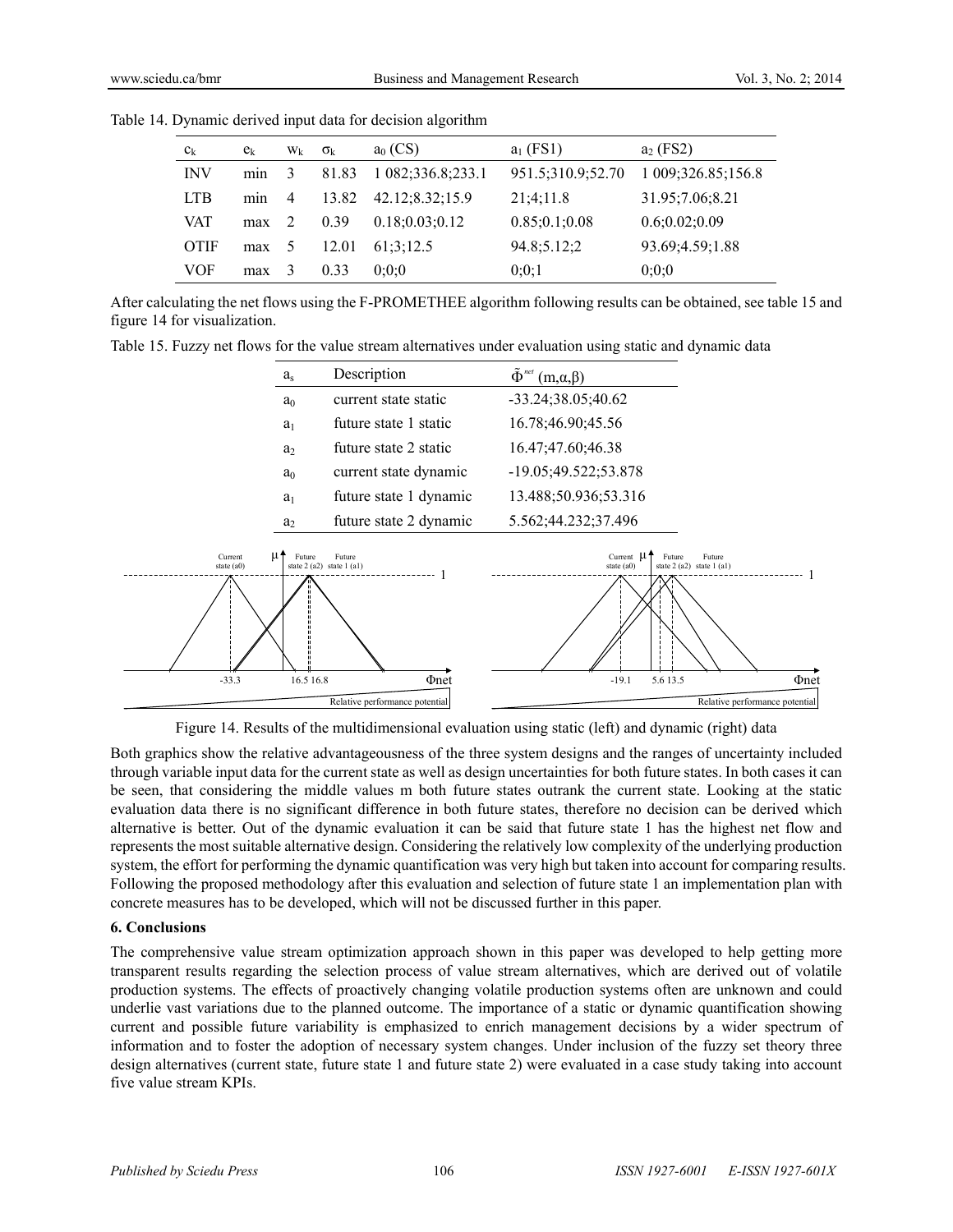#### **References**

- Abdulmalek, F. A., & Rajgopal, J. (2007). Analyzing the benefits of lean manufacturing and value stream mapping via simulation: A process sector case study. *Journal of Production Economics, 107*(1). http://dx.doi.org/10.1016/j.ijpe.2006.09.009.
- Abele, E., Eichhorn, N., & Kuhn, S. (2007). *Increase of productivity based on capability building in a learning factory.*  11th International Conference on Production Engineering, Biograd, Croatia, 2007.
- Abele, E., & Reinhart, G. (2011). *Future of production: challenges, fields of research, opportunities*. Munich: Carl Hanser Verlag.
- Al-Aomar, R. (2011). Handling multi-lean measures with simulation and simulated annealing. *Journal of the Franklin Institute, 348*(7). http://dx.doi.org/10.1016/j.jfranklin.2010.05.002 .
- Azadeh, A., Seifoory M., & Abbasi, M. (2007). Integration of simulation and fuzzy multi-attribute decision making for modelling and assessment of fuzzy parameters. *Journal of Industrial and Systems Engineering, 6*(4). http://dx.doi.org/10.1504/IJISE.2010.036029.
- Banks, J., & Gibson, R. (1997). Don't simulate when… 10 rules for determining when simulation is not appropriate. *IEE Solutions, 29*(9), 30–36.
- Bellman, R. E., & Zadeh, L. A. (1970). Decision making in a fuzzy environment. *Management Science, 17*(4), 141–164.
- Belton, V., & Stewart, T. (2002). *Multiple criteria decision making: An integrated approach*. Boston: Kluwer Academic Publishers.
- Bokranz, R., & Landau, K. (2006). *Productivity management of work systems: MTM field book*. Stuttgart: Schaefer-Poeschel Verlag.
- Boerkircher, M., & Gamber, T. (2010). Simulation based value stream design Approach for increasing value added potential in building materials industry. In G. Zuelch & P. Stock (Eds.), *Integrationsaspekte der Simulation: Technik, Organisation und Personal* (pp. 405–412). Karlsruhe: KIT Scientific Publishing.
- Braglia, M. F. M., & Zammori, F. (2009). Uncertainty in value stream mapping analysis. *Journal of Logistics Research and Applications, 12*(6). http://dx.doi.org/10.1080/13675560802601559.
- Brans, J. P., Mareschal, B., & Vincke, P. (1984). PROMETHEE: A new family of outranking methods in multicriteria analysis. *Journal of Operational Research*, 477–490.
- Brueggemann, H., & Mueller, P. (2008). Digital value stream mapping. In M. Rabe (Ed.), *13. ASIM Fachtagung Simulation in Produktion und Logistik, Berlin, October 01-02, 2008* (pp. 575–584). Stuttgart: Fraunhofer IRB Verlag.
- Cai, Y., & You, J. (2008). Research on value stream analysis and optimization methods. *Proceedings of the 4th International Conference on Wireless Communications, Networking and Mobile Computing. Dalian, China, October 12-14, 2008*. http://dx.doi.org/10.1109/WiCom.2008.1521.
- Caridi, M., & Cavalieri, S. (2004). Multi-agent systems in production planning and control: An overview. *Production Planning & Control, 15*(2). http://dx.doi.org/10.1016/S0925-5273(99)00097-3.
- Cochran, J. K., & Chen, H.-N. (2005). Fuzzy multi-criteria selection of object-oriented simulation software for production system analysis. *Computers & Operations Research*. http://dx.doi.org/10.1016/S0305-0548(03)00209-0.
- Chen, S. J., Hwang, C. L., & Hwang, C. Z. (1992). *Fuzzy Multible Attribute Decision Making: Methods and Applications (Lecture Notes in Economics and Mathematical Systems)*. New York: Springer-Verlag.
- Cramér, H. (1946). *Mathematical methods of statistics*. USA: Princeton University Press.
- Damm, H. (2006). Material flow in the center Scalable overall concepts for prismatic powertrain components. *Zeitschrift fuer Werkstatt und Betrieb, 9*, 68–71.
- Daniluk, D., & Chisu, R. (2010). Simulation and emulation in the internet of things. In W. Guenther & M. tenHompel (Eds.), *Internet of things in intralogistics* (pp. 147–169): Springer-Verlag.
- Detty, R. B., & Yingling, J. C. (2000). Quantifying benefits of conversion to lean manufacturing with discrete event simulation: A case study. *Journal of Production Research, 38*(2). http://dx.doi.org/10.1080/002075400189509.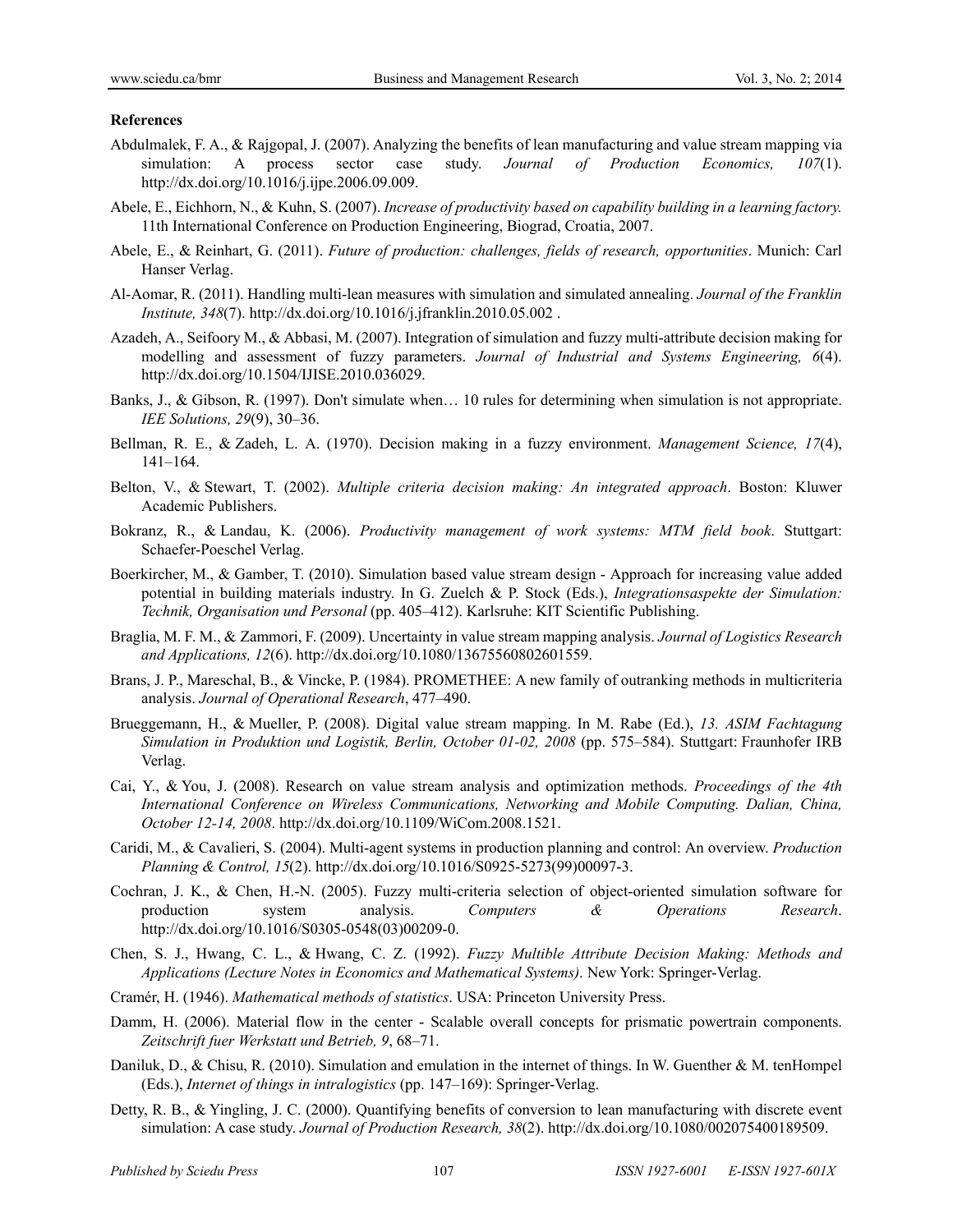- Domschke, W., & Scholl, A. (2005). *Fundamentals of business economics: An introduction out of a decision-oriented perspective*. Berlin: Springer-Verlag.
- Doolen, T. L., & Hacker, M. E. (2005). A review of lean assessment in organizations: An exploratory study of lean practices by electronics manufacturers. *Journal of Manufacturing Systems, 24*(1). http://dx.doi.org/10.1016/S0278-6125(05)80007-X.
- Driankov, D., Hellendorn, H., & Reinfrank, M. (1993). *An introduction to fuzzy control*. Berlin: Springer-Verlag.

Erlach, K. (2010). *Value stream design: The way to lean factory*. Berlin: Springer-Verlag.

- Evans, G. W., & Alexander, S. M. (2007). Using multi-criteria modeling and simulation to achieve lean goals. In S. G. Henderson, B. Biller, M. H. Hsieh, J. Shortle, J. D. Tew, & R. R. Barton (Eds.), *Winter Simulation Conference 2007, Washington, D.C., USA, December 09-12, 2007* (pp. 1615–1623): IEEE. http://dx.doi.org/10.1109/WSC.2007.4419781.
- Feld, W. M. (2001). *Lean manufacturing: Tools, techniques and how to use them*. Boca Raton: CRC Press.
- Fente, J., Knutson, K., & Schexnayder, C. (1999). Defining a beta distribution function for construction simulation. In P. A. Farrington, H. B. Nembhard, D. T. Sturrock, & G. W. Evans (Eds.), *1999 Winter Simulation Conference, Proenix, USA, December 05-09, 1999* (pp. 1010–1015): IEEE. http://dx.doi.org/10.1109/WSC.1999.816813.
- Geldermann, J., Sprengler, T., & Rentz, O. (2000). Fuzzy outranking for environmental assessment. Case study: Iron and steel making industry. *Fuzzy sets and systems, 115*. http://dx.doi.org/10.1016/S0165-0114(99)00021-4.
- Goumas, M., & Lygerou, V. (2000). An extension of the promethee method for decision making in fuzzy environment. *Journal of Operational Research, 123*. http://dx.doi.org/10.1016/S0377-2217(99)00093-4.
- Haemmerle, M., & Rally, P. (2010). *Increasing value creation: Results of data collection on the dissemination and refinement of methods for process optimization in production with a special focus on value stream mapping*. Stuttgart: Fraunhofer Verlag.
- Hobbs, D. P. (2004). *Lean manufacturing implementation: A complete execution manual for any size manufacturer*. Boca Raton: J. Ross Publishing.
- Hwang, C., & Yoon, K. (1981). *Multiple attribute decision making: Methods and applications*. Boston: Kluwer Academic Publishers.
- Krafcic, J. F. (1988). Triumph of the lean production system. *Sloan Management Review, 30*(1), 41–52.
- Lanza, G., & Ude, J. (2010). Multidimensional evaluation of value added networks. *CIRP Annals Manufacturing Technology, 59*. http://dx.doi.org/10.1016/j.cirp.2010.03.080.
- Law, M. L., & Kelton, D. *Simulation modeling and analysis* (3rd edn): Mcgraw-Hill Higher Education.
- Lian, Y. H., & van Landeghem, H. (2002). An application of simulation and value stream mapping in lean manufacturing. In A. Verbraeck & W. Krug (Eds.), *14th European Simulation Symposium, Dresden, Germany, October 23-26, 2002* : SCS Europe Bvba and SCS International.
- Lu, J. C., Yang, T., & Wang, C. Y. (2011). A lean pull system design analysed by value stream mapping and multiple criteria decision making method under demand uncertainty. *Journal of Computer Integrated Manufacturing, 24*(3). http://dx.doi.org/10.1080/0951192X.2010.551283.
- Marvel, J. H., & Standridge, C. R. (2009). A simulation-enhanced lean design process. *Journal of Industrial Engineering and Management, 2*(1). http://dx.doi.org/10.3926/jiem.2009.v2n1.p90-113.
- Maerz, L., Krug, H., Rose, O., & Weigert, G. (2011). *Simulation and optimization of production and logistics*. Berlin: Springer-Verlag.
- McDonald, T., van Aken, E. M., & Rentes, A. F. (2002). Utilising simulation to enhance value stream mapping: A manufacturing case application. *Journal of Logistics Research and Applications, 5*(2). http://dx.doi.org/10.1080/13675560210148696.
- Oeltjenbruns, H. (2000). *Organization of production systems according to the toyota model*. Dissertation. Shaker Verlag, Herzogenrath, Maastricht.
- Ohno, T. (1982). How the toyota production system was created. *Japanese Economic Studies, 4*, 83–101.
- Queiruga, D., Walther, G., Gonzales-Benito, J., & Sprengler, T. (2008). Evaluation of sites for the location of weee recycling plants in Spain. *Journal of Waste Management, 28*. http://dx.doi.org/10.1016/j.wasman.2006.11.001.